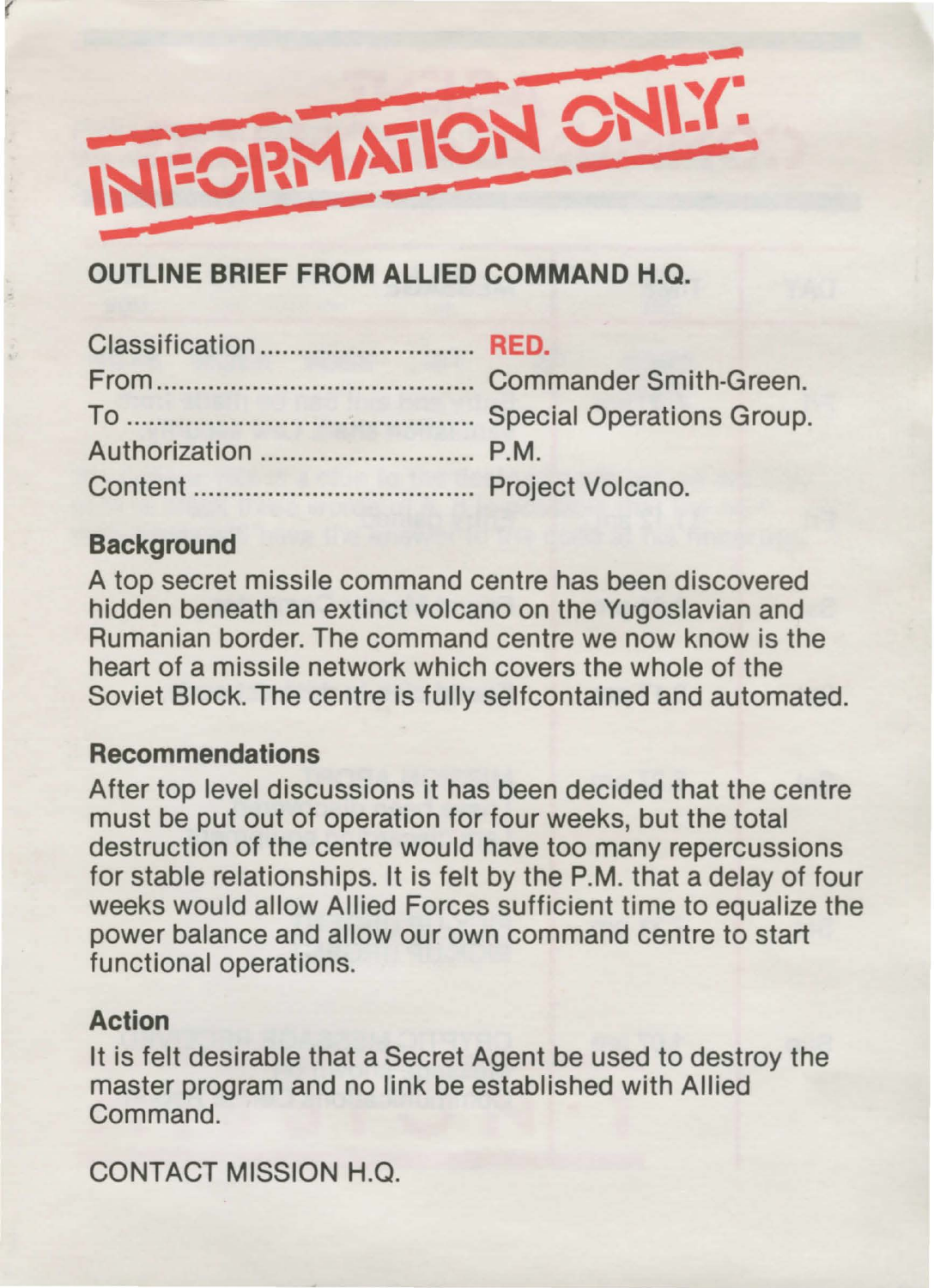# **1\Gl:Ni**  COMMUNICATION LOG

| <b>DAY</b> | <b>TIME</b> | <b>MESSAGE</b>                                                                               |  |  |
|------------|-------------|----------------------------------------------------------------------------------------------|--|--|
| Fri        | 7.30 am     | Entry and exit can be made from<br>ventilation shaft. Low security.                          |  |  |
| Fri        | 11.12 am    | Entry gained.                                                                                |  |  |
| Sat        | 3.01 pm     | Found Master Computer.                                                                       |  |  |
| Sat        | 3.17 pm     | Found clue to destruct code.                                                                 |  |  |
| Sat        | 5.27 pm     | <b>MISSION ABORT.</b><br>I have been discovered.<br>I am discarding equipment.               |  |  |
| Sat        | 7.31 pm     | PICK-UP URGENT.<br>PICK-UP URGENT.                                                           |  |  |
| Sun        | $1.07$ am   | <b>CRYPTIC MESSAGE RECEIVED.</b><br>Message shown on<br><b>Communications Centre Report.</b> |  |  |

## **Communication Centre Report**

Pick-up copter did not find agent.

We did however receive the following cryptic message on Sunday at 1.07 am.

| <b>NGK</b> | LTT                   | NGXK LTSY |           | <b>QFR</b> | GF          |
|------------|-----------------------|-----------|-----------|------------|-------------|
| <b>vou</b> |                       |           |           |            | on          |
|            | <b>NGXK WQEA VOSS</b> |           | <b>WT</b> | <b>ZIT</b> | <b>EORT</b> |
|            |                       |           |           |            | code        |

We believe this is a clue to the destruct code but we are only able to crack three words of it. It is possible that the next mercenary will have the answer to the code at his fingertips.